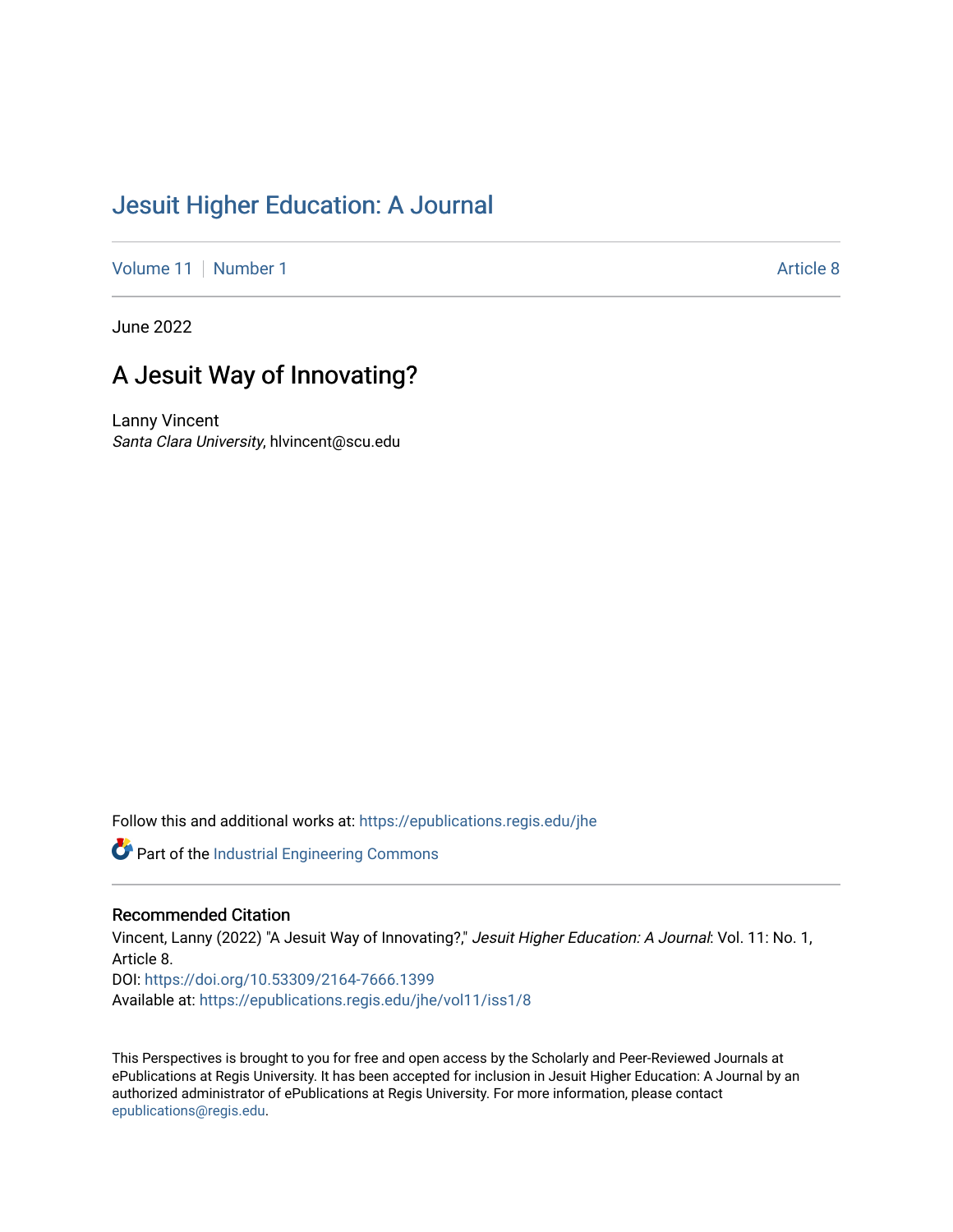## **A Jesuit Way of Innovating?**

Lanny Vincent Research Associate Santa Clara University *[hlvincent@scu.edu](mailto:hlvincent@scu.edu)*

#### **Abstract**

Innovation and entrepreneurship (I&E) initiatives have taken root in colleges and universities over the past several decades. I&E centers, relatively commonplace on campuses in the United States, are now sprouting up in European universities. I&E initiatives are not confined to centers or business schools, but extend throughout curricular, co-curricular and extra-curricular efforts in schools of engineering and colleges of arts and sciences. Should Jesuit institutions have a distinctive approach and orientation to these initiatives? The following inquiry explores this potential by looking more closely at where and how STEM-based innovating, entrepreneurship, and Jesuit capabilities might intersect; and what might be implied for Jesuit universities and colleges in an increasingly competitive future. The article summarizes research funded by the Ciocca Center for Innovation and Entrepreneurship (Santa Clara University) conducted with eight Jesuit universities in the United States during 2020-2021.<sup>1</sup>

What follows could be read as an open letter to those with interests in centers of innovation and entrepreneurship at Jesuit universities. <sup>2</sup> It proposes a distinctive Jesuit way of proceeding for innovating and entrepreneurial (I&E) efforts, with pedagogical implications for student learning outcomes. For centers at Jesuit universities, this way of proceeding in innovating and entrepreneurial endeavors could be the beginning of a "commons" among these centers and a point of difference for these centers, distinguishing them from their counterparts in other universities. Given the Jesuits' "this worldly" orientation— "Jesuits were not destined to live apart from the 'world,' but rather to find God in the 'world,'"<sup>3</sup> proposing a Jesuit way of innovating may simply be a contemporary expression of the "this worldly" way of proceeding in matters of innovation and entrepreneurship.

Accounting for what might be considered "Jesuit" in these matters requires one to do some homework in the history of the Society.<sup>4</sup> The history of the Jesuits gives us a deeper understanding of this otherwise elusive approach Jesuits themselves refer to as their "way of proceeding," at least, deeper than what can be understood from the frequented-but-noncanonical collection of short Latin phrases with varying translations. A current snapshot of what is currently evolving in and around these I&E

centers on Jesuit university campuses, can add to this historical perspective. To that end, some direct samples were taken from eight Jesuit universities in US<sup>5</sup> The eight universities have active business and engineering programs. Both business and engineering competencies are typically regarded as prerequisite for STEM-based innovating.

This research yielded line of sight to a unique possibility for Jesuit universities—a possibility not directly available to I&E centers of non-Jesuit universities. The possibility for these Jesuit university centers is to explicitly develop and use a common Jesuit way of innovating. Some might say this development is a significant opportunity in and of itself, though neither entrepreneurial nor an innovation per se.

As with most opportunities, barriers of convention will mitigate against seizing the opportunity directly, regardless of its' inherent pull. In this case the institutional "silos" separating business and engineering education is one such barrier. University I&E centers should straddle both. Innovation *and* entrepreneurship are not the province(s) of business alone, nor engineering alone. Both are required.

Peter Drucker, an early thought leader of modern management theory, observed that the purpose of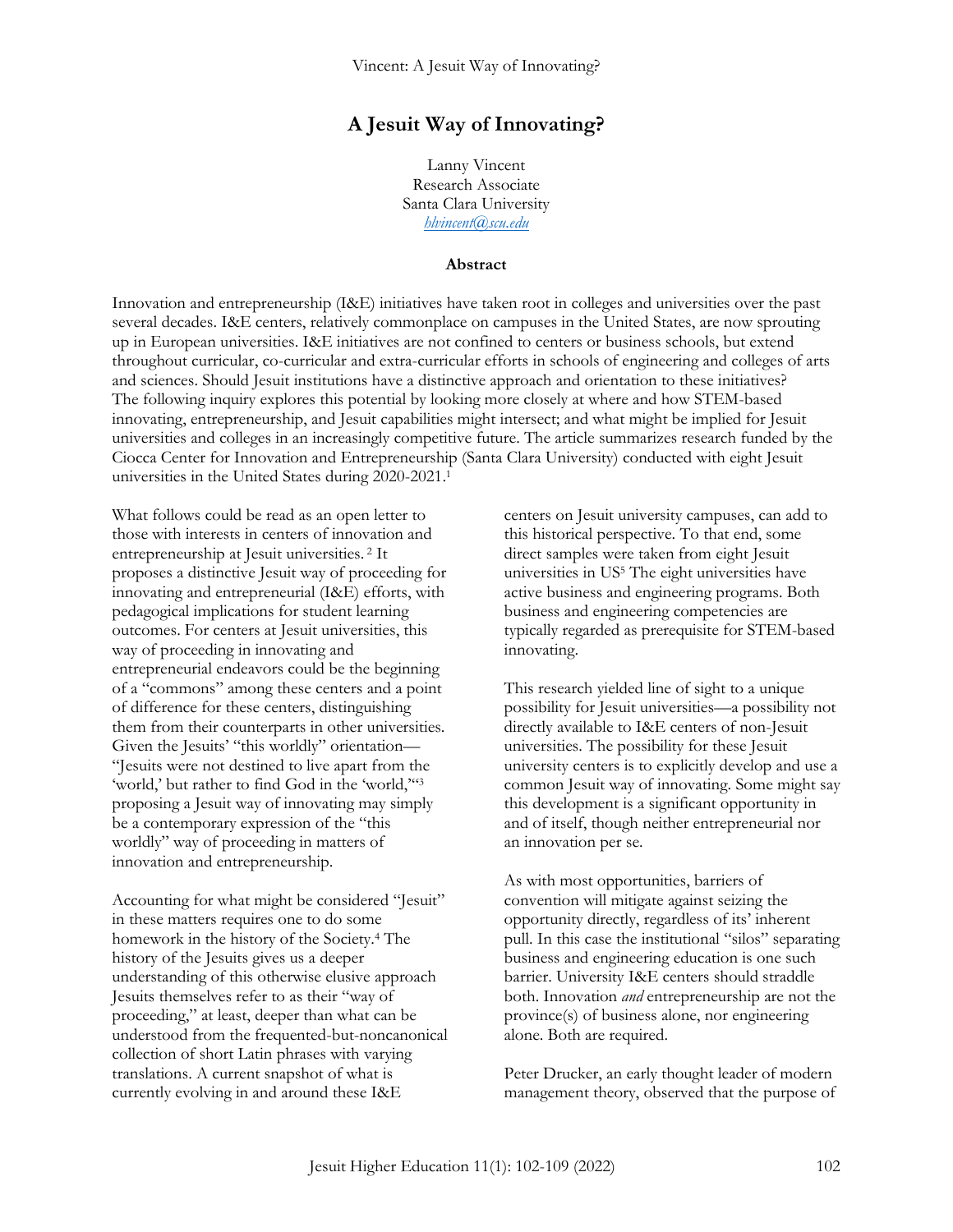a business is to create and serve a customer.<sup>6</sup> A corollary might well be that the purpose of a company is to establish, build, maintain, and sustain the business. Unfortunately, business and company are used synonymously. It may be more helpful, however, to see the two as interrelated but not synonymous, and likewise, with the frequently paired innovation and entrepreneurship.

STEM-intensive innovating, properly understood, has more to do with actualizing that which enables the purpose of a business—an embodied value proposition that works<sup>7</sup> . Engineering is typically associated with what's required to make such value propositions work in "this world." Entrepreneurship, on the other hand, has more to do with assembling and organizing the resources (people, money, and organizational capabilities) to serve and sustain relationships with multiple customers—that is, the purpose of a company. While one can effectively and successfully pursue entrepreneurial efforts without innovating, the opposite is highly unlikely. One cannot effectively innovate, particularly with STEM-enabled value propositions, without sufficient entrepreneurship. In other words, university I&E centers without any involvement of science and engineering competencies may be more properly named entrepreneurship centers.

Additionally, the prominent position progress holds in the "this worldly" mission of the Jesuits since their beginning suggests that I&E centers of Jesuit universities should include the engineering and/or STEM embodiments enabling incarnate dimensions of progress. <sup>8</sup> Without a physical and/or working embodiment or realization, progress remains other worldly, divorced from a grounded, deployed, and "this worldly" Jesuit way of proceeding. In short, science, engineering, and business mindsets should be fully represented in the orientation of a Jesuit I&E center. For example, the on-going relationship between Seattle University and Haitians has enabled access to safe drinking water for a medical clinic in the Port-a-Prince areas after the 2010 earthquake by activating unused reverse osmosis filters (one of nine projects since 2010). These on-going efforts of Seattle University with the local efforts in the Port-a-Prince area have been sustained to a significant degree by the transfer of scientific and engineering know-how residing in Seattle but

transferred effectively to the "this world" of Porta-Prince. While the know-how resided in Seattle engineering competencies, the know-why resided in engaged participants of Port-a-Prince, and both those with the know-how and those with the know-why combined their minds and hearts in an on-going effort that continues to create value for the people of Port-a-Prince.

What might be a Jesuit way of innovating?<sup>9</sup> Might it be the unique combination of three Jesuit assets which, when combined, show up in what matters most "to the end-user" in I&E—learning applied to creating value or knowledge-creation for new value where it matters most. <sup>10</sup> The three assets to consider are: the practice of accompanied discernment, the process of inclusive-empathetic collaboration, and a purpose beyond self-interests, whether the "self" is an individual or a corporate enterprise. A brief description of each is warranted before getting to their combinatorial distinctiveness and potency.

### **Practice of accompanied discernment**

Perhaps the most expected of the Jesuit assets relevant to I&E is accompanied discernment. It's an exercise regime—a regular workout routine not for the body but for the soul. However, it was never designed for the sole purpose to feel better spiritually. Rather, it was designed for making discerning choices between two or more viable paths—a frequent and persistently challenging occurrence for innovators and entrepreneurs, by the way—originally associated with an individual considering their vocational future.

This workout routine for the soul, is not recommended (or possible) to do alone.

Accompaniment is key, particularly the accompaniment of a trusted friend—one who can get through to you with those kinds of messages you would rather not receive. Despite the persistent myth of the lone entrepreneur or the solo inventor, this kind of accompaniment is essential to the iterative, collaborative, and developmental process of innovating and entrepreneurial endeavors. Think Roy and Walt (Disney), Gates and Allen (Microsoft), Bill and Dave (HP), Jobs and Wozniak (Apple), Bill and Dr. Bob (AA), Millard and Linda Fuller, along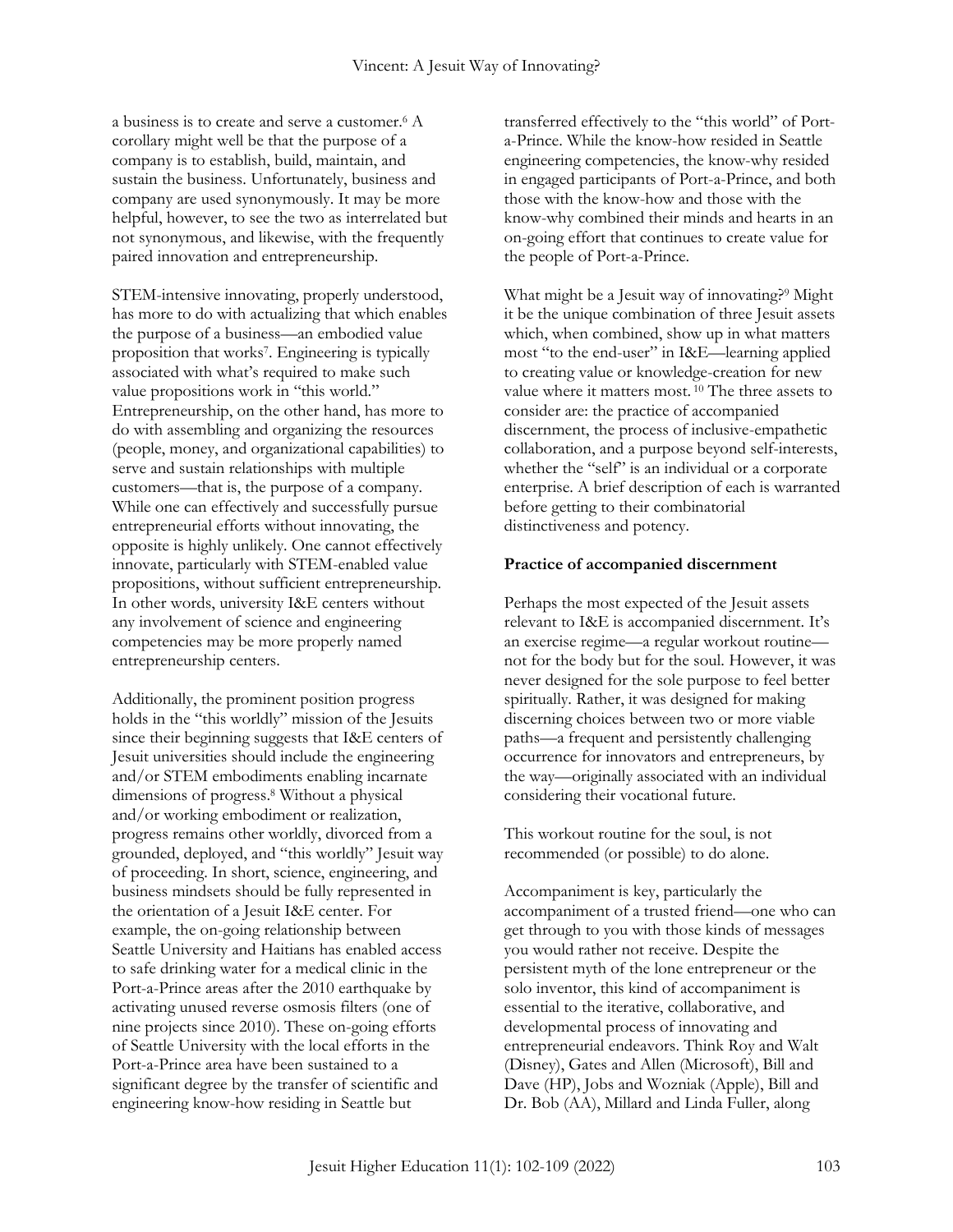with Clarence Jordan (Habitat for Humanity), and so forth.

What needs to be discerned, according to St. Ignatius, is the "movement of the spirits," or, in more contemporary parlance, we might refer to as tacit realities—the "more to it than meets the eye." Where volatility, uncertainty, complexity, and ambiguity (VUCA) have become normative, both risk and opportunities emerge but can easily be missed without accompanied discernment.<sup>11</sup> To differentiate the opportunities from the threats, discernment is essential. Peter Drucker referred to it a bit more clinically when he described innovation as first and foremost a diagnostic discipline.

This practice is embodied in many ways: in the regular practice of *hansei* manifested in Japanese companies seeking to innovate, in Drucker's admonition to manage one's self, or in Chris Lowney's linking self-knowledge and success.<sup>12</sup> *The Spiritual Exercises* expresses it this way: "progress will be in proportion to [one's] surrender of self-love and of one's own will and interests." <sup>13</sup> One of the clearest expressions of this was eloquently expressed in one of the early affirmations of the People of the Way, recognizing the radical self-emptying (*kenosis*) of Jesus himself.<sup>14</sup> In other words, one must regularly ask oneself: how am I keeping my own ego in-check? Am I walking with at least one trusted other who will provide honest, even if sometimes hard to swallow, feedback? This is essential to the ongoing practice of accompanied discernment, whether in the contexts of innovating, entrepreneurship or matters of a more religious or spiritual nature.

#### **Process of inclusive, empathetic collaboration**

While regularly practicing discernment with a trusted other enables interior serenity for external clarity (and possibly a way to recenter on the common good in I&E), process has more to do with getting things done with and for others. Practice may be more akin to an individual's skill, habits, and ability to self-regulate. Process on the other hand, is more akin to a collaborative capability—the ability to work with and for others.

Collaborative capability is certainly not unique to the Jesuit way of proceeding. Though it is

presupposed in the Jesuit way of proceeding, this is not just any kind of collaboration. It is a kind of collaboration which is both inclusive and empathetic, perhaps even more radically empathetic than design thinking's recognition of empathy as being an early, if not first step, in the innovating process.<sup>15</sup> A contemporary expression of the Jesuit interest in collaboration was voiced in 2017 by Arturo Sosa, the present Superior General of the Jesuits, when he said:

We Jesuits seek to collaborate in the development of creative thinking that may propel the new age of Humanity towards social justice, dignity and peace. We wish to do this always in partnership and in collaboration with others. We have no desire to develop a thinking peculiar to ourselves, to be characterized as "Jesuit thinking." We participate in a collective intellectual creation because we know that we are limited and have wide variations even among ourselves.<sup>16</sup>

Or listen closely to how Dana Markus describes the Vacancy Collaborative at Saint Louis University Law School:

An explicit part of the work plan of the Vacancy Collaborative has much to do with engaging the community, an essential principle of which is meeting people where they are already—meeting and doing what represents points of gathering and shared meaning making. Interestingly enough this principle is also operative in my teaching of students—I am more effective in teaching and they (students) are able to learn more, and better, if I meet each where each one is to begin with. While this may resonate with a Jesuit principle, it is essentially a practical and effective necessity, both with each individual student and each neighborhood community.<sup>17</sup>

In a nutshell, meeting people where they are and collaborating with and for others, especially for the common good, saturate a kind of collaboration that may be distinctly Jesuit, and without which can too easily devolve into mere coordination and cooperation on projects that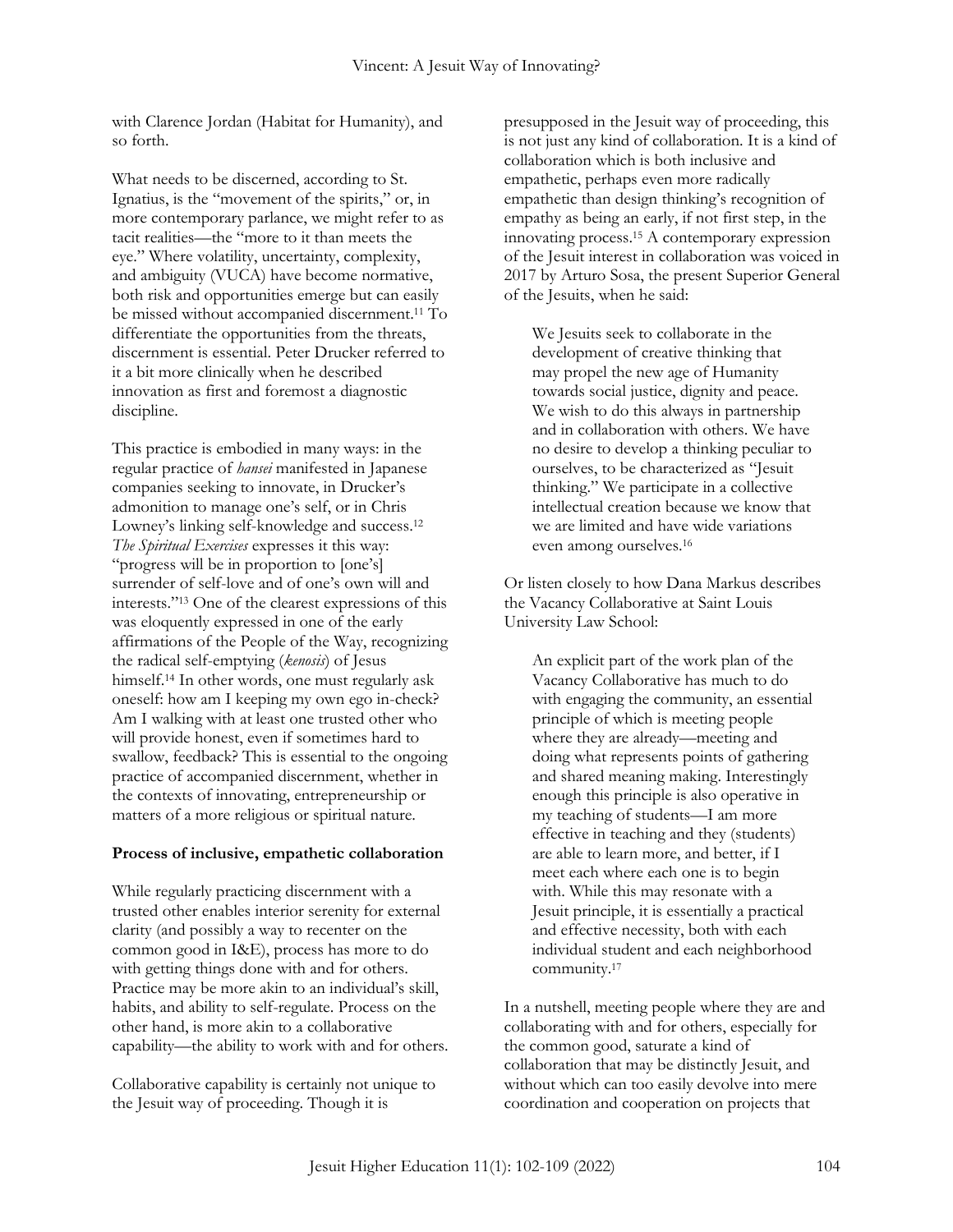may not be concerned with improving humanity over the long term.<sup>18</sup>

### **Purpose beyond self-interest**

What innovating and entrepreneurial efforts aim for is value, and value—at least instrumental value—is context-dependent. Understanding context, and empathizing with those who are living in it, is essential to innovating, entrepreneurial and design thinking.

Worth noting is the place context holds as one of the five elements of the Ignatian Pedagogical Paradigm, perhaps the first of the five. <sup>19</sup> The Jesuit missional strategy of enculturation understanding and even bringing value to others in their context first before any propagation of (the) faith is undertaken—is another Jesuit embodiment of this basic appreciation for context (e.g., Matteo Ricci's experience in China). The Jesuits' enculturation missional strategy is but prior art for the now admired principle of *genchi genbutsu* (translated from the Japanese meaning "go out and see for yourself") and practiced by advanced innovating systems like Toyota's and others.<sup>20</sup>

Understanding context and bringing value to those found there is of central interest to both the Jesuit way of proceeding and I&E. Bahram Roughani (Loyola of Maryland) captured this well in his observation that

how one contextualizes may be what separates the Jesuit viewpoint from others. And how the success of any development or problem-solving effort is measured is a significant, though often subtle, dimension of context. For example, for a business, measuring performance is in part about money made (profit, revenue, etc.). The Jesuit perspective may bring another point of view to this measurement of value. So much of what I learned in how to bring an entrepreneurial mindset to physics students centered on helping them learn what's involved in defining the problem. As Kettering once said, "A problem well stated is a problem half solved." Or, in like manner, Einstein said, "If I have an

hour to solve a problem, I will spend 55 minutes defining it." Kettering and Einstein were not describing a Jesuit way of innovating, but the wisdom of their insights may be well understood by the Jesuit orientation.<sup>21</sup>

That I&E, design thinking, and the Jesuit way of proceeding recognize the importance of understanding context and empathizing with those there may be merely coincidental convergence with what works. However, choosing which contexts to understand and give our time, attention, and devotion to may be where there is an important difference. For example, innovators and entrepreneurs funded by venture capitalists might choose to focus their entrepreneurial and innovating efforts on contexts in which they believe there to be a greater financial return and would not do otherwise. If a Jesuit way of proceeding were to influence their choices, however, other kinds of contexts may rival those with the singular promise of financial return. In short, the choice of context for the entrepreneur innovator should be quite different with a Jesuit way of proceeding. This is a matter of choosing a context (and purpose) beyond self-interest, including those interests beyond those of shareholders alone.

This distinctive aspect of a Jesuit way of innovating likely resides in the location (where) and motivation (why) more than in method (how) of I&E. Location and motivation—where innovations are needed and why—is not only geographic. It is also in choosing to meet others as and where they are with a keen interest in removing what may be hindering the progress of the souls there.

Location is local. Does this simply reflect the Society of Jesus' shared concern with their namesake's interest in loving neighbors and enemies, especially as both are close at hand? Perhaps. However, the point may be that choosing where to innovate is inextricably tied to why—one's motivation for innovating in the first place. And the question of motivation is never far from Jesuit consideration. Greg Konz, S.J. (Fairfield) put it this way, bringing theo-logics to the widely accepted logic of empathy with the end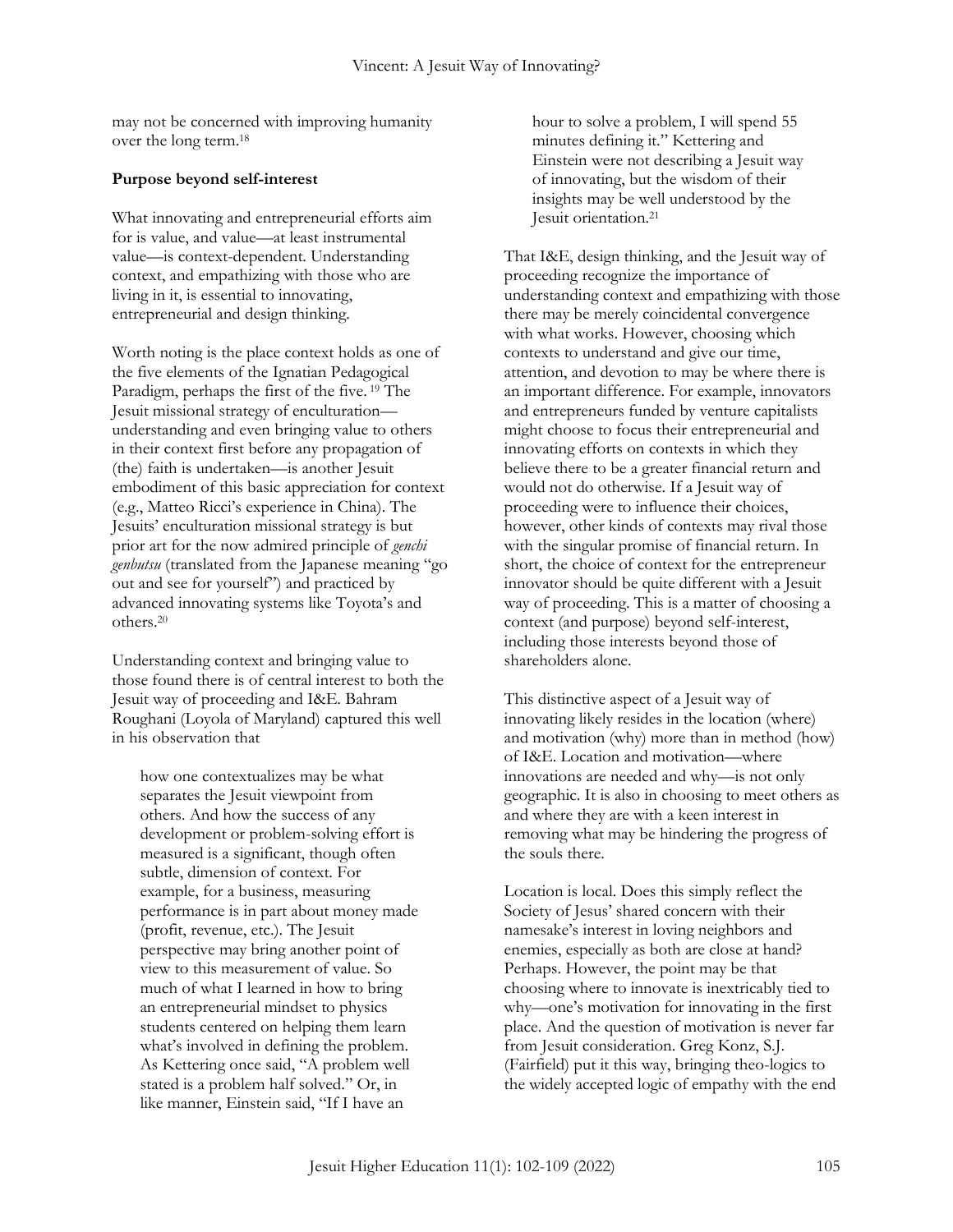user that is essential to early moves in design thinking:

What may be distinctly Jesuit at this intersection (innovating, entrepreneurial and Jesuit) is a matter of motivation more than process or approach. Specifically, if there are Jesuit seeds to innovation, these seeds are likely to come not only from the Jesuit's recognition of what the humanities bring, but also a curiosity based on the belief that God is already at work (in what has attracted our curiosity in the first place) and that our job (responsibility) is to get ourselves aligned with that work and further it. Interestingly, this kind of curiosity takes discipline, not unlike the discipline that authentic creativity requires to truly originate something new and valuable.<sup>22</sup>

These three—purpose, process, and practice point to assets with both authentic resonance to the Jesuit way of proceeding and direct relevance to I&E: assets that matter, in and of themselves.

#### **Combinatorial Contexts and Methods**

While each of these three assets may be distinct in and of themselves, when combined they represent a potent difference that matters in innovating and entrepreneurial endeavors. There are at least two types of I&E contexts in which this combination can bring this potency and difference. One is a pedagogical context where student learning outcomes are the immediate objectives (e.g., "good grades" from a student's point of view) and relatively longer-term goals of credentialling (e.g., passing courses, earning academic degrees, etc.). The other is a solution/design context where outcomes (i.e., value created) are sought by clients (problem-owners) on behalf of beneficiaries (e.g., end-users, customers, etc.). That both contexts are relevant to innovating and entrepreneurial efforts often goes unnoticed, unless and until one understands innovation and entrepreneurship through the lens of knowledge-creation.<sup>23</sup> Understood through this lens, the differentiating and relevant characteristic of a Jesuit way of innovating shows itself, whether for pedagogical purposes through the five essentials of the Ignatian Pedagogical Paradigm or for solution

design purposes through the analogous five essentials of design thinking,

Common to the Jesuit universities participating in this exploratory inquiry was the repeated mention of experienced-based learning associated with I&E efforts. Shaped by the needs of commercial or non-profit partners guiding senior design projects (project-based learning), directed by the needs of an underserved community (communitybased learning), or inspired by a mission-oriented service project (service-based learning), these beyond-the-classroom experiences seem essential to Jesuit I&E pedagogies. With all the universities of our inquiry, real-world experience was generally recognized as not optional for good I&E pedagogy, at least where student learning is the intended outcome. The "lived experience" of students in these kinds of settings may represent ecologies more necessary for Jesuit I&E learning than other, more classroom-based modalities.

This learning-by-doing is understandable for I&E as it correlates strongly with the "good soil" of Jesus' parable, the parable Jesus used to reply to his disciples' question as to why he kept speaking in parables. <sup>24</sup> In contrast to the rocky ground, the hard-beaten path, or the thorny brush, in this parable Jesus invites us to consider "good soil," leaving up to us to imagine what comprises "good soil." In the 1990's, many knowledge and technology intensive companies came to recognize the importance of attending to the "tilling and keeping" of the soil of knowledge-creation. The widely admired innovating systems of Toyota, Honda, and other Japanese manufacturers had long since become savvy to it. Since then many corporations have recognized the same thing in their innovating systems. The central insight of these systems makes it clear that it is not what a company knows that leads to sustained innovation and wealth creation. Rather, it's the company's ability to create new knowledge where it matters.<sup>25</sup> The dynamic mixing or the tilling and keeping of the soil happens in collaborative conversations essential to the process of knowledge creation.

#### **Conclusion**

Might society's enterprises, at least those attempting to innovate, benefit from what the Jesuit way of proceeding has to offer? Might Jesuit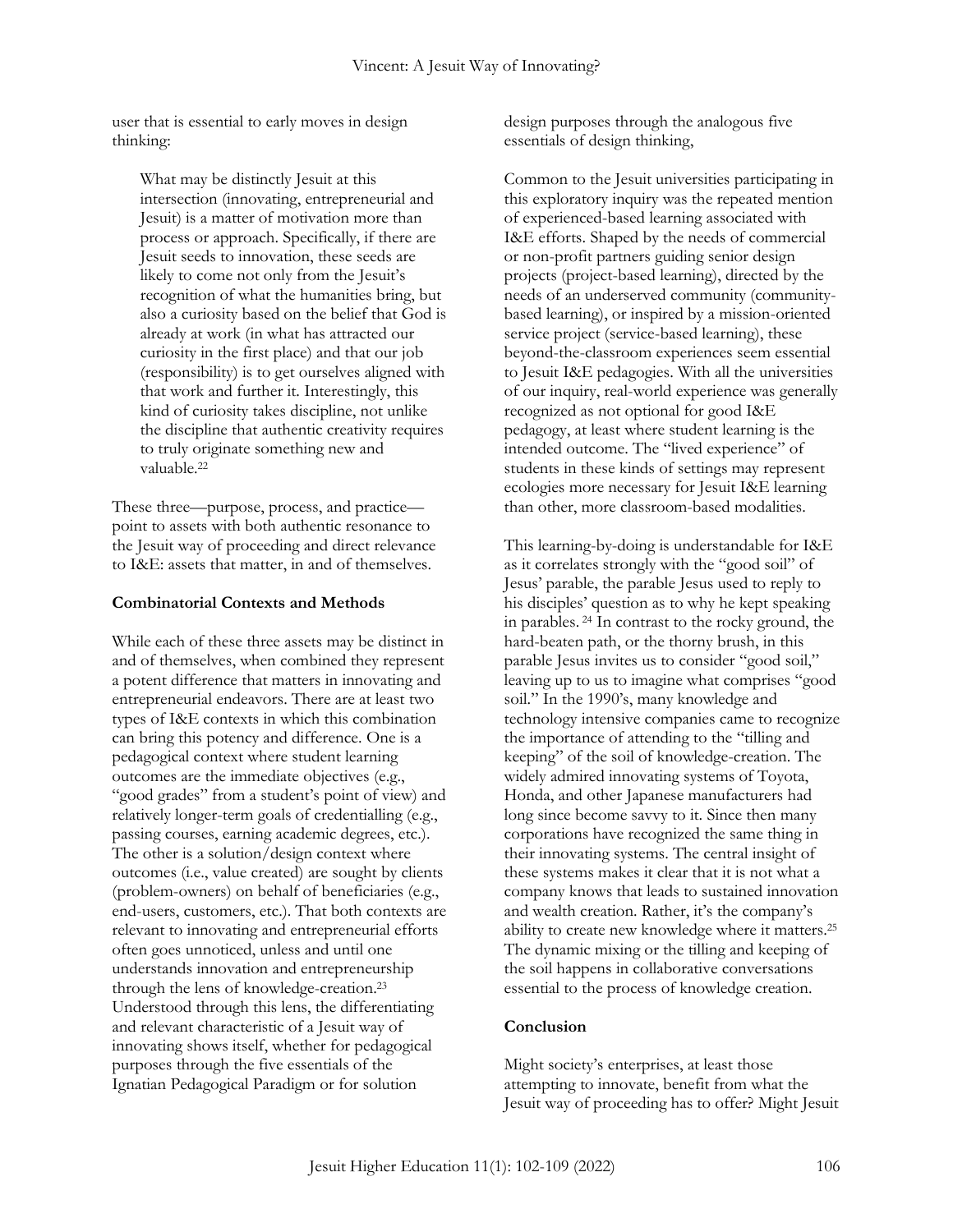universities benefit from I&E pedagogies more explicitly informed by combinations of these three Jesuit assets to form competent contributors with conscience and compassion? Might applied learning and knowledge-creation efforts provide the "stuff" to construct meaningful bridges between society's value creating enterprises and the aims of Jesuit universities?

For society in general, choosing where to innovate and why based on something other than financial returns alone might invite consideration of decision criteria based on plumblines (Amos 7:7- 8) before bottom lines. A Jesuit orientation to I&E might offer a deeper appreciation to what is truly human for human-centered design, or a greater "care for our common home" in sustainable, sufficient solutions, or a more inclusive approach to solving, resolving, and absolving unjust social, economic, and technological systems, and a prioritization of natural ecology and human community over market economies. A Jesuit orientation to the value created just might bring a more wholistic understanding of just what value is and should be—just, humane, sustainable, and sufficient. Just innovating. A Jesuit way of innovating just might light allocentric candles in the dark shadows of a self-centered society, or wherever self-interest and self-centered fear takes root. A Jesuit way might clear the way for souls to progress and the hope of faith to discover where God is already moving in this world and co-create value with and for others there. In short, a distinctly Jesuit orientation to I&E might help the souls of current and future innovators and entrepreneurs to discern the difference between the rocky, thorny, or welltrodden paths of imitation in contrast to the "good soil" for innovating.

For students, a Jesuit way of innovating just might "challenge the conservative belief in selfsufficiency in which I was raised" as a recent graduate of Saint Louis University expressed it. It just might inspire students with a vision of "entrepreneurial ventures as vehicles agile enough to more effectively include underrepresented demographics or disenfranchised individuals," as another recent Saint Louis University graduate is now attempting to do, or "leverage entrepreneurship to build up and grow communities," as another is trying to do. For

Jesuit business school students aspiring to be entrepreneurs, a Jesuit approach to I&E just might seed their imaginations with being "with and for others" as that which animates the purpose of their business. For Jesuit engineering students aspiring to be entrepreneurial designers, inventors and innovators, a Jesuit way of innovating just might complement their technical imaginations with prophetic, empathetic, and emancipated imaginations as well.<sup>26</sup>

For the Jesuit university, proposing a Jesuit way of innovating does not intend to imply a prepackaged solution for I&E. A Jesuit way of innovating aims rather to recognize that any response to change which involves creating new value (i.e., innovating) requires choices to be made within a context, and a Jesuit way of proceeding aims to understand God's purposes in those contexts and choices. As such, where Jesuit universities may have something unique and compelling to offer society's I&E efforts is through the intrinsic value that a Jesuit way of innovating may persistently seek, never content with mere transactional or even instrumental value.<sup>27</sup>

Furthermore, capabilities in both business and engineering education should come together for Jesuit university I&E centers, albeit differently in each case and context, depending upon the requirements of the specific innovating challenge, to be sure. But the "siloed" barriers separating business and engineering education will need to come together to cultivate the "good soil" of an integral ecology (*[Laudato Si](https://www.vatican.va/content/francesco/en/encyclicals/documents/papa-francesco_20150524_enciclica-laudato-si.html)'*) between them. This will require collaborations beyond mere coordination or cooperation.

We need more compelling answers to the questions of where to innovate and why, answers beyond the parochial interests of the innovating organization itself. Climate change, injustices, surging populations of displaced persons, sustainable development goals, better ways to "care for our common home," all await our innovating imaginations and entrepreneurial willingness to develop and embody, in this world, answers to these and other issues. And perhaps, through a Jesuit way of innovating the answers we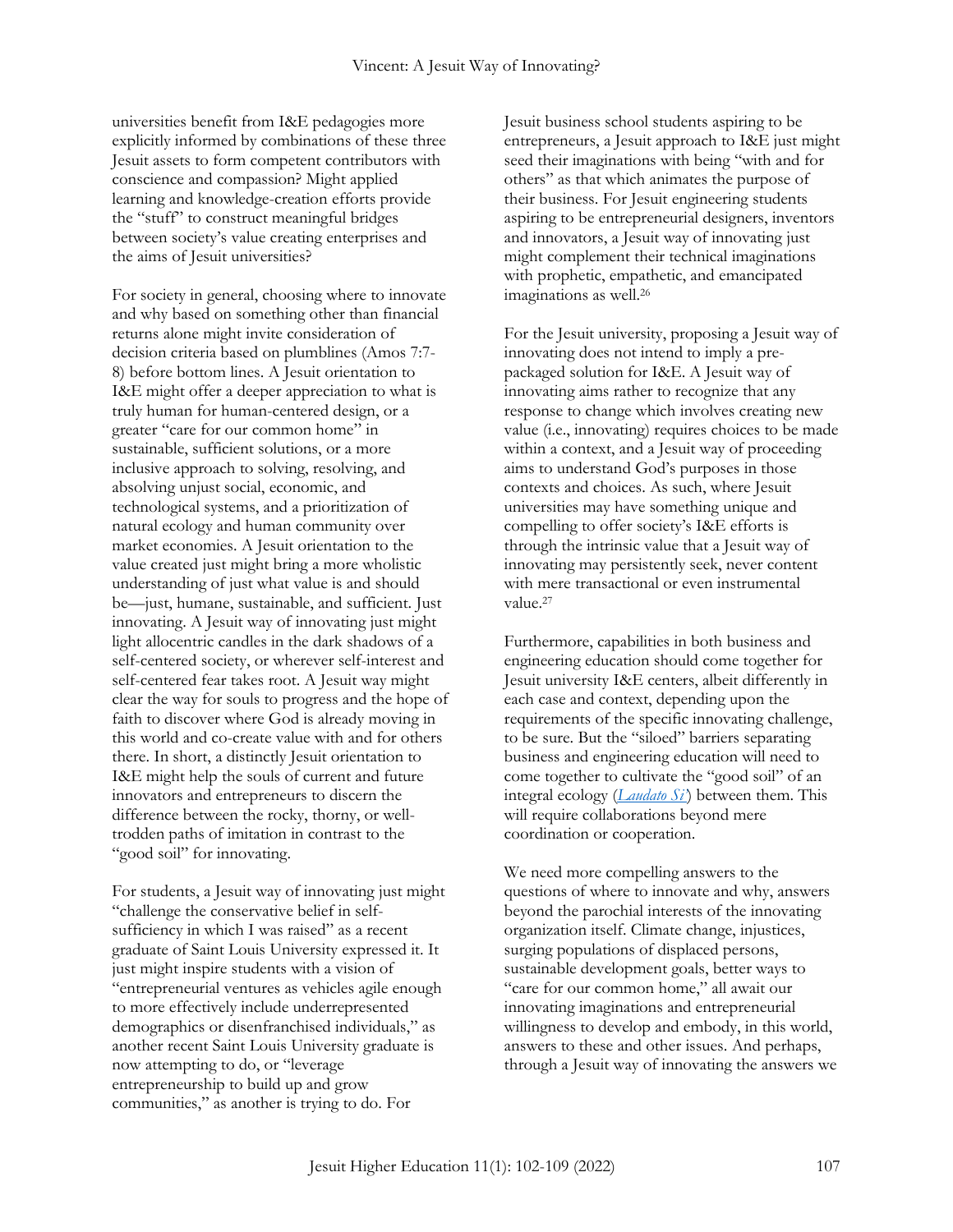can imagine will manifest more purposeful innovations that reside in

- the making of meaning more than money,
- the pursuit of substantive more than superficial value,
- the quest to contribute more than simply be different,
- the fostering of righteous more than merely efficient outcomes,
- the creation of just more than merely commercial success,

#### **Notes**  $\overline{a}$

<sup>1</sup> "Toward a Jesuit Way of Innovating: A Report from an Inquiry of Eight Jesuit Universities in the United States," June 30, 2021, [https://www.scu.edu/media/leavey-school](https://www.scu.edu/media/leavey-school-of-business/ciocca/center/pdfs/Report-on-Jesuit-Way-of-Innovating.pdf)[of-business/ciocca/center/pdfs/Report-on-Jesuit-Way-of-](https://www.scu.edu/media/leavey-school-of-business/ciocca/center/pdfs/Report-on-Jesuit-Way-of-Innovating.pdf)[Innovating.pdf.](https://www.scu.edu/media/leavey-school-of-business/ciocca/center/pdfs/Report-on-Jesuit-Way-of-Innovating.pdf) The eight (from a set of ten) Jesuit yniversities were Saint Louis, Santa Clara, Loyola of Maryland, Detroit Mercy, Marquette, Seattle, Fairfield, and Gonzaga. The set of ten were selected based on the constraints of funding and those universities with programs in both engineering and business, given the recognition from the corporate world that technologically-intensive innovating requires both business and engineering competencies.

<sup>2</sup> The interested surely include directors and staff of these I&E centers along with faculty advisors and faculty teaching I&E courses. Faculty and students who engage with these centers as both resources and partners in curricular, cocurricular and even extra-curricular efforts might also be interested. The interested may even extend to university marketing and development staff looking for points of difference in an increasingly competitive ecosystem for students and donors.

<sup>3</sup> William A. Barry, S.J. and Robert G. Doherty, S.J., *Contemplatives in Action: The Jesuit Way* (New York: Paulist Press, 2002), 13.

<sup>4</sup> John W. O'Malley, S.J., *The First Jesuits* (Cambridge, MA: Harvard University Press, 1993); John W. O'Malley, S.J., *The Jesuits: A History from Ignatius to the Present* (Lanham, Rowan & Littlefield, 2014); René Fulop-Miller, *The Power and Secret of the Jesuits*, trans. F.S. Flint and D.R. Tait (Gerald E. Greene, 2014); Ronald Modras, *Ignatian Humanism: A Dynamic Spirituality for the 21st Century* (Chicago: Loyola Press, 2004); Joseph F. Conwell, S.J., *Walking in the Spirit: A Reflection on Jeronimo Nadal's Phrase "Contemplative Likewise in Action*" (St. Louis: The Institute of Jesuit Sources, 2003); and James Martin, S.J., *The Jesuit Guide to Almost Everything: A Spirituality for Real Life* (New York: HarperCollins, 2010).

<sup>5</sup> "Toward a Jesuit Way of Innovating." From interviews conducted between the Fall of 2020 to Spring of 2021 with

- the stewardship of common more than simply shareholders' interests, and
- the kind of growth that is faithful more than acquisitive.

Perhaps a modest next step is for the International Association of Jesuit Universities to form a working group to explore and maybe even develop, or perhaps merely elucidate the Jesuit way that has been quietly well-trod for some time now. HE

(52 faculty and staff from the following universities: Saint Louis, Santa Clara, Loyola of Maryland, Detroit Mercy, Marquette, Seattle, Fairfield, and Gonzaga.

<sup>6</sup> Peter Drucker, *Management: Tasks, Responsibilities, Practices*  (New York: Harper & Row Publishers, 1974), 61.

<sup>7</sup> The NSF Report to Congress uses KTI (knowledge and technology intensive) to describe industries (and by inference) innovating within or between these industries as innovating significantly informed by STEM disciplines.

<sup>8</sup> Antioni M. de Aldama, S.J., *The Formula of the Institute: Notes for a Commentary,* trans. Ignaicio Echaniz, S.J., (St. Louis: The Institute of Jesuit Sources, 1990), 8. A similar rationale for the necessity of engineering competencies contributing "this worldliness" can also be found in the necessity of achieving technical feasibility, not just customer desirability and business viability.

<sup>9</sup> *The Constitutions of the Society of Jesus and Their Complementary Norms* (Saint Louis: Institute of Jesuit Sources, 1996), Part VI, Chapter 3 (215, 1). Worth noting here is a preference for a Jesuit way of innovating, rather than a Jesuit way of entrepreneurship, given in part the strong associations entrepreneurship has in the current vernacular for commercial enterprise and the prohibitions of profit-making enterprise for Jesuits.

<sup>10</sup>C.K. Prahalad and Gary Hamel, "The Core Competence of the Corporation," *Harvard Business Review* (May-June, 1990); Ikujiro Nonaka and Hirotaka Takeuchi, *The Wise Company: How Companies Create Continuous Innovation* (New York: Oxford University Press, 2019).

<sup>11</sup> Patrick Nullens, "From Spirituality to Responsible Leadership: Ignatian Discernment and Theory-U" in *Leading in a VUCA World,* ed*.* J. Kok and S.C. van den Heuvel (Springer Nature, 2018), 185-207.